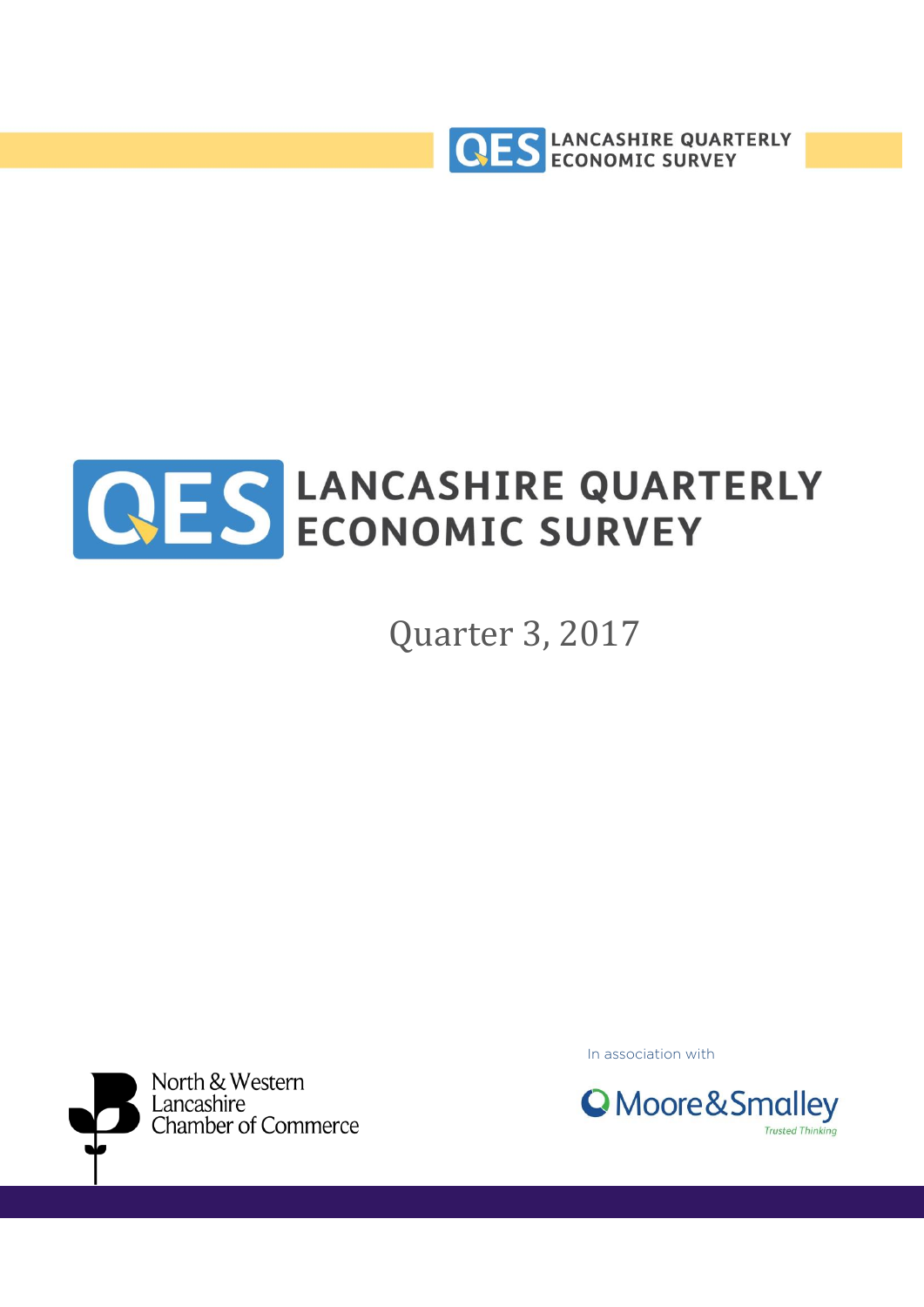**Export Market** 



| <b>SECTION</b>  | <b>PAGE</b> |
|-----------------|-------------|
| Summary         | 3           |
| Domestic Market | 4           |
| Evnort Morkot   | $\Lambda$   |

| Employment                       | 4 |
|----------------------------------|---|
| Recruitment                      | 5 |
| <b>Business Confidence</b>       | 5 |
| <b>Investment Intentions</b>     | 6 |
| Prices                           | 6 |
| <b>External Factors</b>          | 7 |
| <b>Quarterly Balance Changes</b> | 8 |

#### **About this Quarter's Survey**

The Q3 2017 Survey was conducted by the North & Western Lancashire Chamber of Commerce, the Chamber of Commerce East Lancashire in conjunction with Moore & Smalley Chartered Accountants and Business Advisors.

- The survey collection period was between  $21^{st}$  August and  $11^{th}$  September 2017.
- Responses were received from 262 companies across Lancashire employing 19,701 people.
- From the manufacturing sector, 100 business (38%) employing 12,929 people responded to the survey.
- From the service sector, 162 businesses (62%) employing 6,772 people responded to the survey.
- 165 companies (63%) were involved in exports.

**NB: The net balance figures referred to throughout this report are calculated by subtracting the percentage of businesses reporting a decrease in a factor from those reporting increases. A figure above 0 indicates growth, while a figure below 0 indicates contraction.**





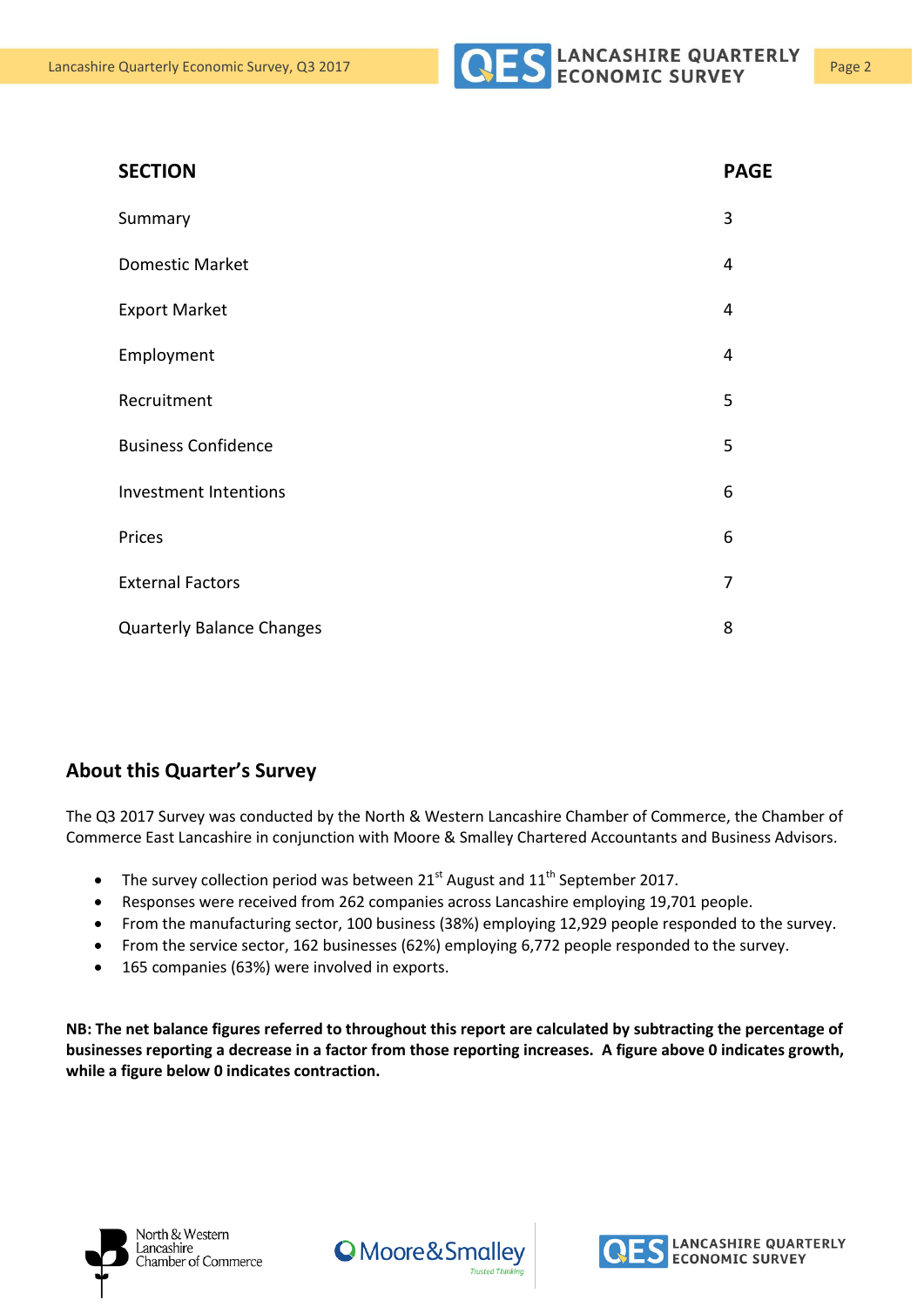

#### Summary

Based on responses from over 260 companies, the survey shows that the Lancashire economy grew at a muted rate in the third quarter of 2017.

In the manufacturing sector, the proportion of firms reporting improved domestic sales weakened slightly but remains considerably stronger that at the same period last year. Export sales also improved, as stronger recent economic growth in a number of key markets has helped support demand for UK products. However, advanced export orders weakened and could give further cause for concern in light of recent announcements by British Aerospace to streamline their operations in Lancashire.

In the services sector, the proportion of firms reporting improved domestic sales and orders increased marginally compared to the second quarter of 2017. However, service sector exports fell by a small margin and remain traditionally weak compared to Lancashire's manufacturing sector.

The results of the survey also reveal a significant drop in the proportion of manufacturing firms reporting increased workforce levels. This decline was also matched by a fall in the percentage of firms expecting to increase their workforce in the next 3 months, although the majority of firms in both sectors expect workforce numbers to remain constant in Q4.

Over half of the businesses responding to this survey continue to experience difficulties recruiting staff, with skilled manual jobs being the most difficult to fill for manufacturers and professional/managerial positions in the services sector.

Capital and training investment intentions remained relatively static across both sectors in Q3, as did all of the business confidence measures.

The latest results also confirm that rising costs remains a worry for businesses, particularly in manufacturing. However, while still high by historic standards, the easing in a number of indicators of pricing pressures since the start of the year suggests that inflation will peak sooner rather than later, possibly by the end of the year.





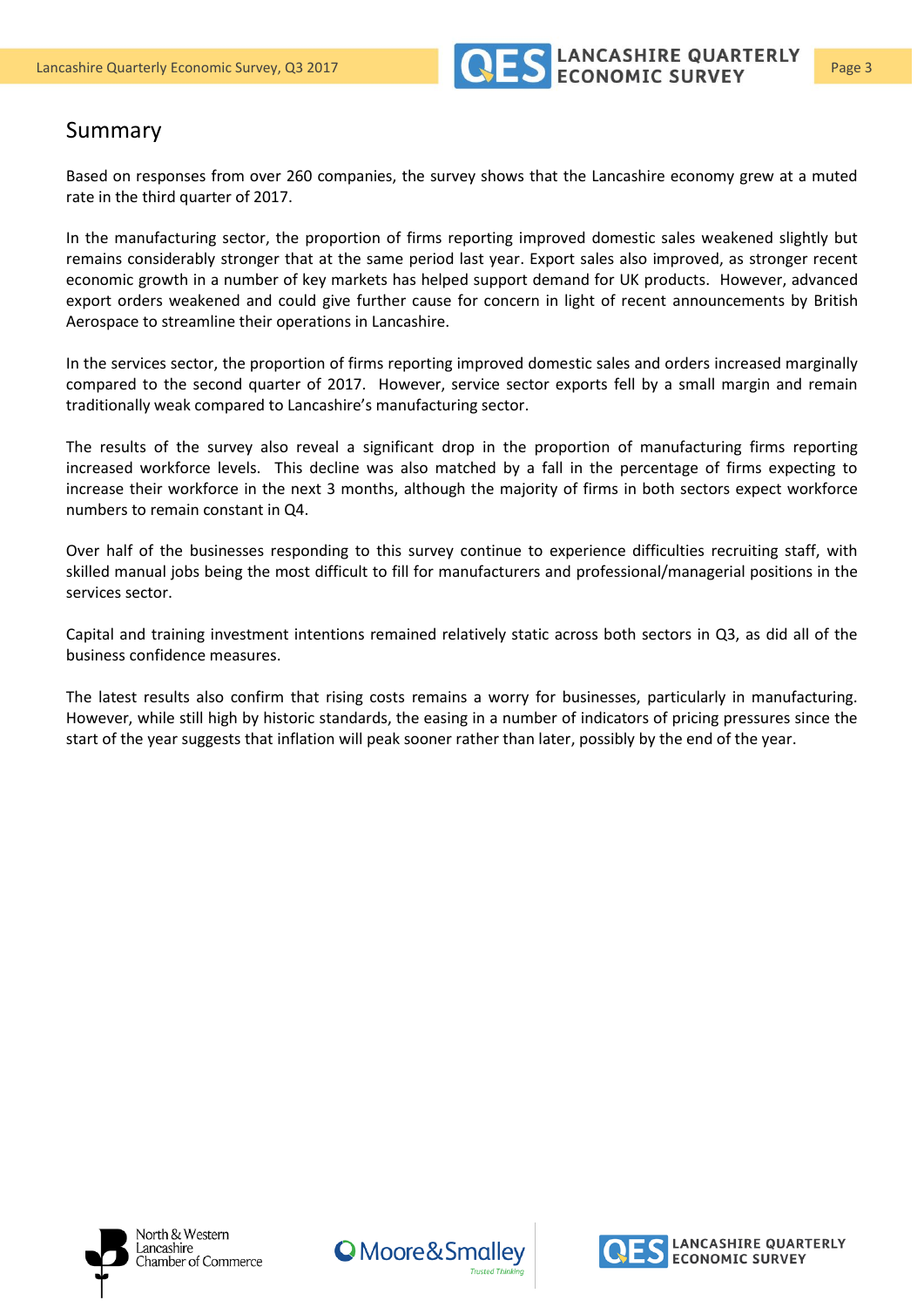

**+Positive number represents an expansion -Negative number represents a contraction**

#### Domestic Market



### Export Market



#### Employment



Manufacturers have enjoyed another strong quarter in terms of UK sales, despite a slight weakening in the domestic sales balance this quarter, (+27%, down from +29%). The manufacturing advance sales/orders balance also weakened by two points this quarter (+16%, down from +18%). However, year on year comparison shows a twenty-one point improvement in the manufacturing domestic sales balance, compared to Q3 2016.

For service businesses, the UK sales balance improved four points (+24%, up from +20%) with growth levels continuing to stabilise over the past year. The services advance orders/bookings balance gained two points in Q3 (+16%, up from +14%) but this relatively weak balance suggests that consumer confidence remains fragile amidst economic uncertainty.

3 out of the 4 export balances weakened in Q3 but the changes were only marginal compared to the previous quarter. The one balance to strengthen was the manufacturing export sales balance, which gained five points (+28%, up from +23%) and is at its highest level since Q4 2013. The manufacturing export orders balance lost seven points this quarter (+18%, down from +25%).

In the services sector, overseas sales and orders tailed off slightly in Q3. The services export sales balance lost four points (+13%, down from +17%) whilst the export orders balance was down two points (+7%, down from +9%).

Year on year results show that all of the export balances have strengthened since Q3 2016, especially those in manufacturing.

Contrary to expectations last quarter, both of the manufacturing employment balances weakened substantially in Q3, although there was still employment growth in the sector. The retrospective employment balance was down seventeen points (+14%, down from +31%); as was the forward looking employment balance (+18%, down from +35%).

In the services sector, both employment balances improved slightly in Q3. The balance of firms reporting an increase in their workforce over the past three months increased four points (+22%, up from +18%); whilst the employment expectations balance gained two points (+27%, up from +25%).



North & Western Lancashire Chamber of Commerce



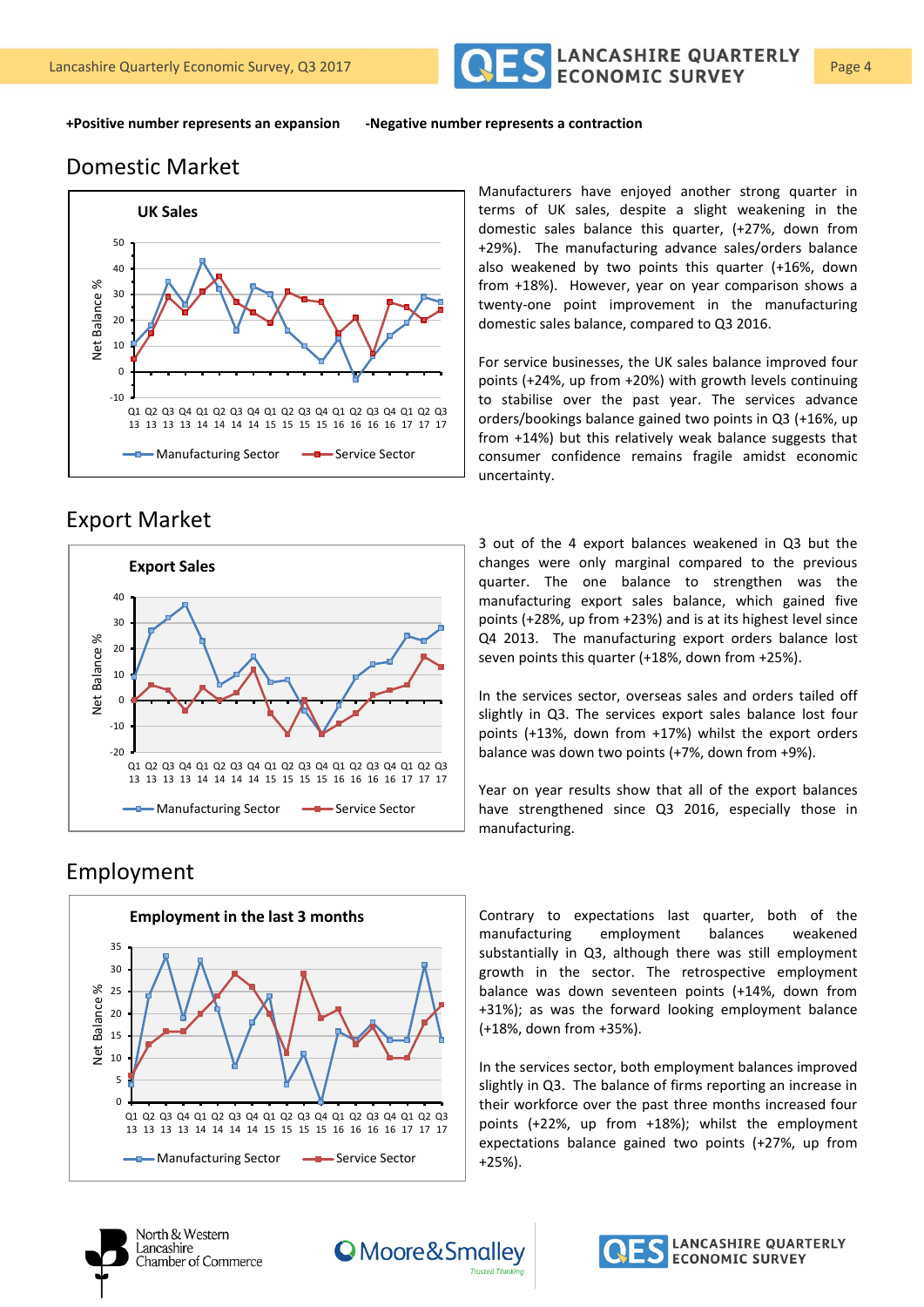

#### Recruitment

Business confidence



The percentage of firms attempting to recruit in the last three months increased slightly. 63% of manufacturing firms had attempted to recruit (up 6%); compared with 54% of service businesses (up 1%).

Of all firms attempting to recruit, 39% were seeking to fill permanent vacancies (down 14%), with 17% looking to take on temporary workers (down 6%). 83% of firms attempted to recruit for full-time positions (up 1%), whilst 20% were offering part-time roles (down 1%).

60% of firms attempting to recruit said they experienced difficulties finding suitable staff (up from 57%). For manufacturing firms, skilled manual and technical positions continue to be the most difficult to fill (67%, down from 71%).Service businesses found that professional/managerial

positions were the most difficult for them to fill this quarter (56%, down from 64%).

#### 0  $10$ 20 30 40 50 60 70  $80$ Q1 Q2 Q3 Q4 Q1 Q2 Q3 Q4 Q1 Q2 Q3 Q4 Q1 Q2 Q3 Q4 Q1 Q2 Q3 13 13 13 14 14 14 14 15 15 15 15 16 16 16 16 17 17 17 Net Balance % **Business confidence - Turnover**  $\leftarrow$ Manufacturing  $\leftarrow$ Services 0 10 20 30 40 50 60 Q1 Q2 Q3 Q4 Q1 Q2 Q3 Q4 Q1 Q2 Q3 Q4 Q1 Q2 Q3 Q4 Q1 Q2 Q3 13 13 13 14 14 14 15 15 15 15 16 16 16 16 17 17 17 Net Balance % **Business confidence - Profitability**  $\leftarrow$ Manufacturing  $\leftarrow$ Services

All of the confidence balances remain strong although there was little fluctuation on the previous quarter's results. There was no change in the net balance of manufacturing companies expecting turnover to improve in the coming year (+51%), whilst the manufacturing profitability balance gained a single point (+36%).

There was a slight increase in confidence amongst service businesses in Q3, with the net balance of service firms expecting turnover to improve up seven points (+53%, up from +46%); whilst the profitability balance gained eight points on the previous quarter (+40%, up from +32%).

Just over one third of businesses reported that they were operating at full capacity in Q3 (35%, up from 34%).

Cashflow continues to be a problem in both sectors, particularly for service businesses where a ten point fall in the cashflow balance moved it into negative territory (-4%, down from +6%). The manufacturing cashflow balance improved slightly, up four points from a neutral position in Q2.





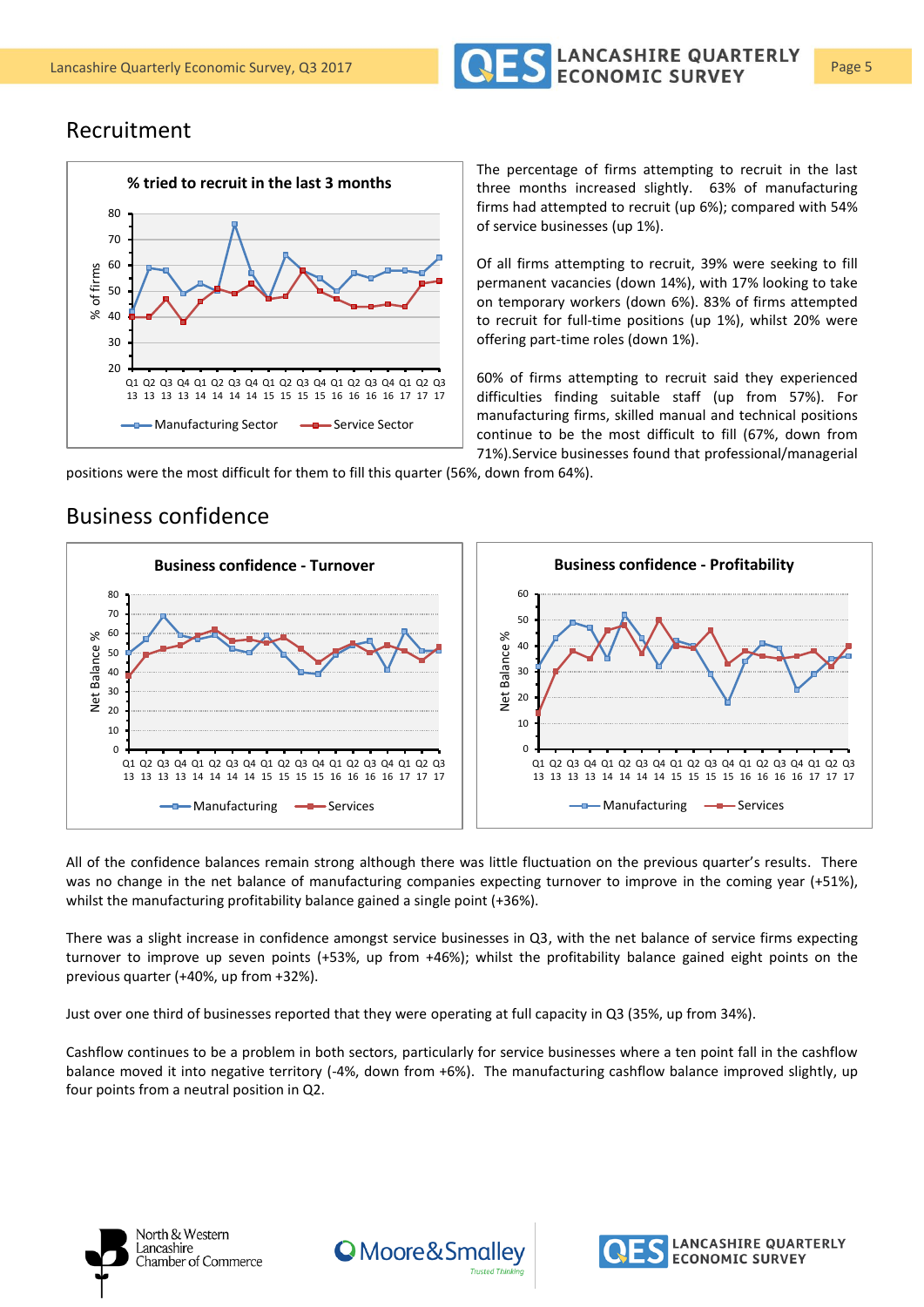

#### Investment intentions



Investment intentions across both sectors also saw little change this quarter. In manufacturing, the plant & machinery investment balance lost one point (+24%, down from +25%); whilst the training investment balance lost five points (+20%, down from 25%). In the services sector, there was no change in the training investment balance (+16%), whilst the capital investment balance lost a single point (+9%, down from +10%).

#### Prices



There was a slight weakening in the net balance of manufacturing firms expecting to increase prices over the next three months (+41%, down from +45%) but the sector is still under significant pressure from raw material costs. In the services sector, the net balance of firms expecting to increase prices gained four points (+34%, up from +30%).

In terms of factors affecting the price of goods and services, more than four fifths of manufacturing firms (81%, up from 79%) said they were still under pressure to raise prices because of raw material costs. 33% of manufacturers said that they were under more pressure to increase prices as a result of other overhead costs (up 6%), whilst pressures from pay settlements (18%, up from 17%) and finance costs (11%, no change) were low.

Prices in the service sector continue to be under greatest pressure from other overheads (41%, up from 35%). The cost of raw materials was the second greatest pressure on services firms (28%, up from 22%), with pressure from pay settlements (17%, up from 15%) and finance costs (11%, down from 13%) on par with the manufacturing sector.





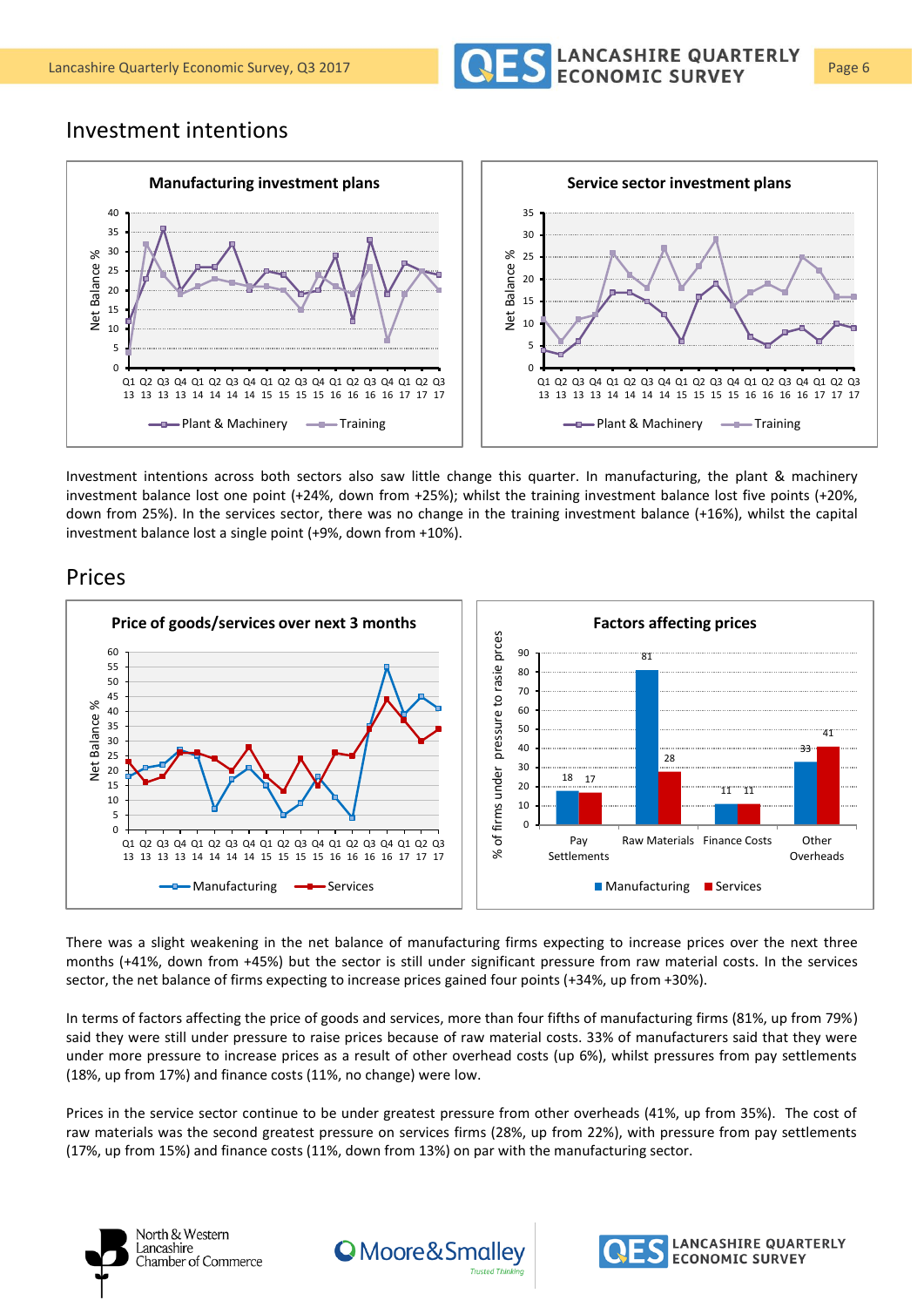Lancashire Quarterly Economic Survey, Q3 2017 **Page 7** COLON CONOMIC SURVEY

## Business Concerns (external factors) - Manufacturing



Since the EU referendum in June 2016, exchange rates have been by far the biggest concern for manufacturing firms in the survey and this quarter is no exception (66%, up from 60%). After mounting worries in the past two quarters, concerns about inflation eased in Q3 (23%, down from 41%) and have been overtaken by competition (31%, down from 38%) as the second biggest concern for manufacturers.



#### Business Concerns (external factors) – Services

34% of service businesses are more concerned about competition than they were 3 months ago (down from 35%), this is the factor of greatest concern in the sector. There was a two point rise in businesses more concerned about inflation (30%, up from 28%) making it the second greatest concern for the service sector. Fewer firms were concerned about corporate taxation this quarter (23%, down from 32%), although concerns about exchange rates (29%, up from 25%) and interest rates (14%, up from 9%) were on the increase. Concerns about business rates (15%) remain unchanged from the last quarter.





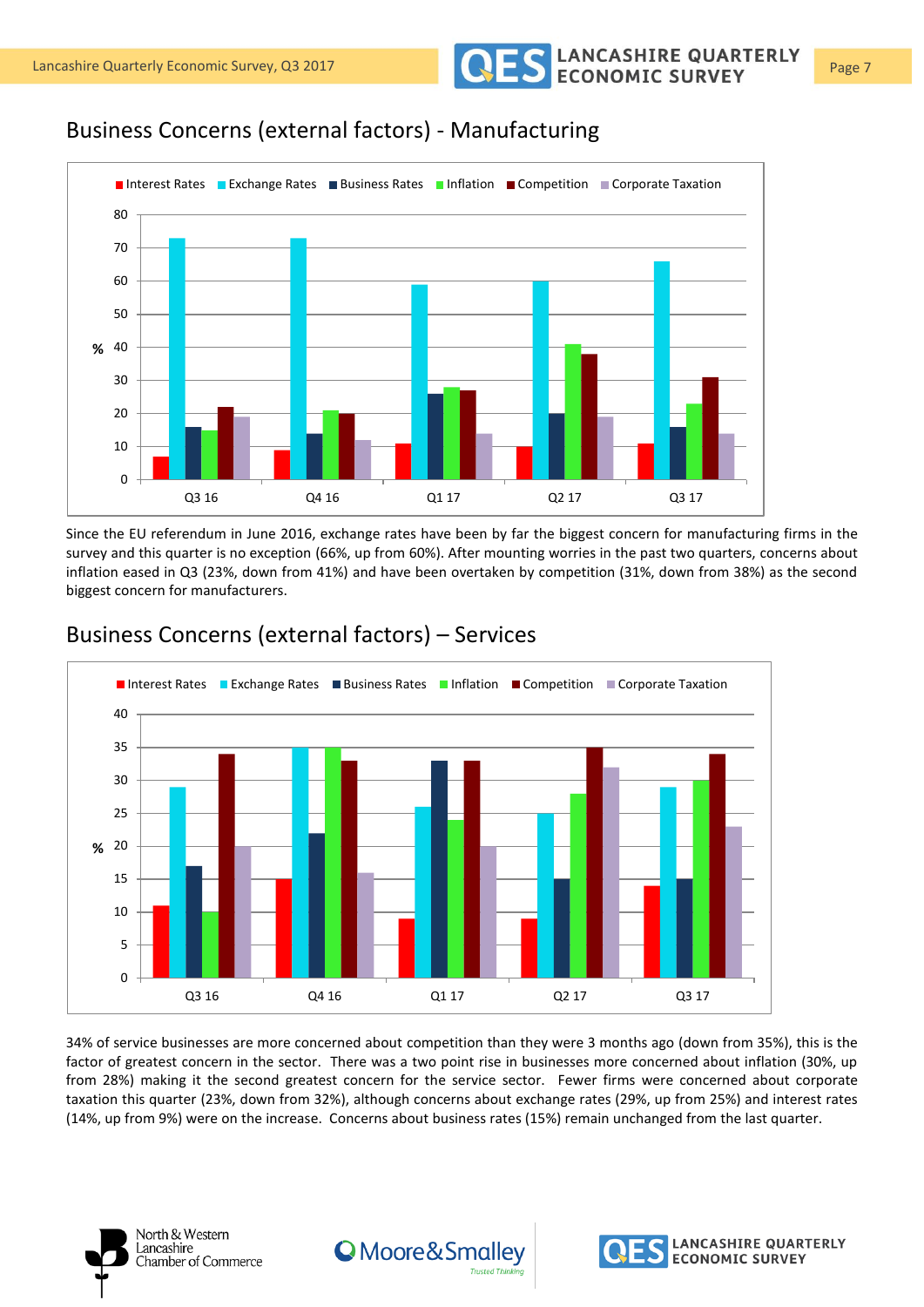

#### **BALANCE CHANGES Quarterly Change**

|                                                              | <b>Manufacturing</b> |                | <b>Services</b> |                | Manufacturing | <b>Services</b> |
|--------------------------------------------------------------|----------------------|----------------|-----------------|----------------|---------------|-----------------|
|                                                              | Q <sub>2</sub>       | Q <sub>3</sub> | Q <sub>2</sub>  | Q <sub>3</sub> |               |                 |
|                                                              | 2017                 | 2017           | 2017            | 2017           | Q3 2017       | Q3 2017         |
| <b>Domestic Sales</b>                                        | 29                   | 27             | 20              | 24             | $-2$          | 4               |
| <b>Domestic Orders</b>                                       | 18                   | 16             | 14              | 16             | $-2$          | 2               |
| <b>Export Sales</b>                                          | 23                   | 28             | 17              | 13             | 5             | $-4$            |
| <b>Export Orders</b>                                         | 25                   | 18             | 9               | 7              | $-7$          | $-2$            |
| Employment last 3 months                                     | 31                   | 14             | 18              | 22             | $-17$         | 4               |
| Employment next 3 months                                     | 35                   | 18             | 25              | 27             | $-17$         | $\overline{2}$  |
| % Tried to recruit                                           | 57                   | 63             | 53              | 54             | 6             | $\mathbf{1}$    |
| % Part-time                                                  | 16                   | 11             | 24              | 26             | $-5$          | $\overline{2}$  |
| % Full-time                                                  | 84                   | 85             | 81              | 81             | 1             | 0               |
| % Temporary                                                  | 25                   | 16             | 22              | 18             | -9            | $-4$            |
| % Permanent                                                  | 62                   | 37             | 46              | 40             | $-25$         | -6              |
| % Recruitment difficulties                                   | 56                   | 57             | 57              | 63             | 1             | 6               |
| % Skilled manual                                             | 71                   | 67             | 28              | 42             | -4            | 14              |
| % Professional/Managerial                                    | 37                   | 31             | 64              | 56             | -6            | -8              |
| % Clerical                                                   | 34                   | 23             | 40              | 27             | $-11$         | $-13$           |
| % Semi and unskilled                                         | 34                   | 44             | 28              | 27             | 10            | $-1$            |
| Cashflow                                                     | $\mathbf 0$          | 4              | $6\phantom{1}$  | $-4$           | 4             | $-10$           |
| Investment - plant/machinery                                 | 25                   | 24             | 10              | 9              | $-1$          | $-1$            |
| Investment - training                                        | 25                   | 20             | 16              | 16             | $-5$          | 0               |
| Confidence - turnover                                        | 51                   | 51             | 46              | 53             | 0             | $\overline{7}$  |
| Confidence - profitability                                   | 35                   | 36             | 32              | 40             | 1             | 8               |
| % Full capacity                                              | 33                   | 34             | 35              | 35             | 1             | 0               |
| Prices                                                       | 45                   | 41             | 30              | 34             | $-4$          | 4               |
| % Pay Settlements                                            | 17                   | 18             | 15              | 17             | 1             | $\overline{2}$  |
| % Raw materials                                              | 79                   | 81             | 22              | 28             | 2             | 6               |
| % Financial costs                                            | 11                   | 11             | 13              | 11             | 0             | $-2$            |
| % Other overheads                                            | 27                   | 33             | 35              | 41             | 6             | 6               |
| <b>External Factors of more concern</b><br>than 3 months ago |                      |                |                 |                |               |                 |
| % Interest rates                                             | 10                   | 11             | 9               | 14             | $\mathbf{1}$  | 5               |
| % Exchange rates                                             | 60                   | 66             | 25              | 29             | 6             | $\overline{4}$  |
| % Business rates                                             | 20                   | 16             | 15              | 15             | -4            | $\mathbf 0$     |
| % Inflation                                                  | 41                   | 23             | 28              | 30             | $-18$         | $\overline{2}$  |
| % Competition                                                | 38                   | 31             | 35              | 34             | $-7$          | $-1$            |
| $%$ Tax                                                      | 19                   | 14             | 32              | 23             | $-5$          | -9              |
|                                                              |                      |                |                 |                |               |                 |